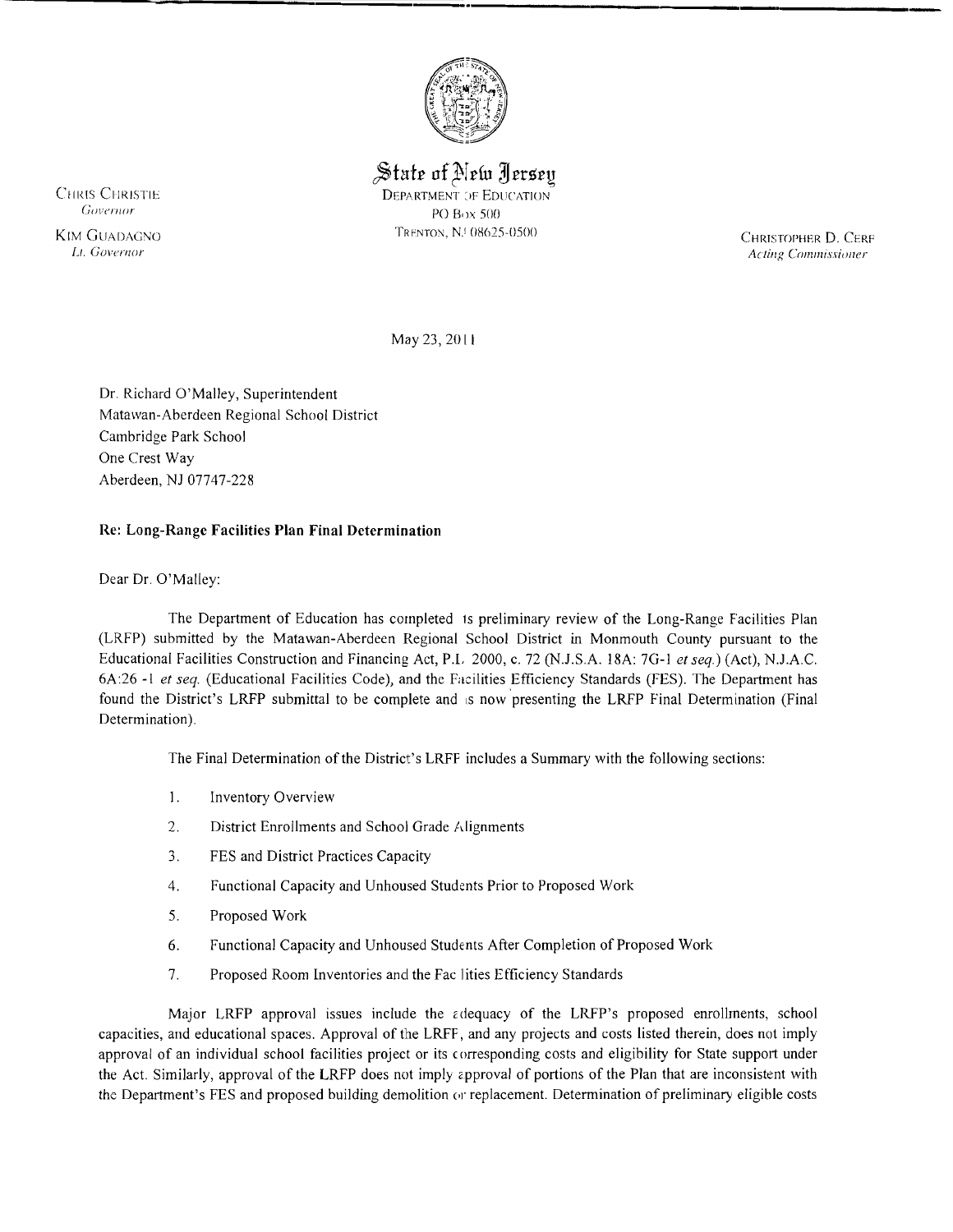and final eligible costs will be made at the time of the approval of a particular school facilities project pursuant to N.J.S.A. 18A:7G-5. The District must submit a feasibility study as part of the school facilities project approval process, pursuant to N.J.S.A. 18A:7G-7b, to support proposed building demolition or replacement. The feasibility study should demonstrate that a building might pose a risk to the safety of the occupants after rehabilitation or that rehabilitation is not cost-effective.

Following the approval of the LRFP, the District may submit an amendment to the approved LRFP for Department review. Unless and until an amendment to the LRFP is submitted to and approved by the Commissioner of the Department pursuant to N.J.S.A. 18A:7G-4(c), the approved LRFP shall remain in effect. The District may proceed with the implementation of school facilities projects that are consistent with the approved LRFP whether or not the school facilities project contains square footage thal may be ineligible for State support.

We trust that this document will adequately explain the Final Determination and allow the District to move forward with the initiation of projects within its LRFP. Please contact Frank 1. LoDolce, Regional Director at the Office of School Facilities at 609-292-7078 with any quest,ons or concerns that you may have.

Sincerely,

Bernard E.P-L

Bernard E. Piaia, Jr. Director, Office of School Facilities

Enclosure

- BEP:FJL:hlj c: Division of Field Services Joseph Passiment, Executive County Business Administrator Frank LoDolce, Regional Director, Office of School Facilities H. Lyle Jones, Manager, Office of School Facilities
	- Susan Irons, School Business Administrator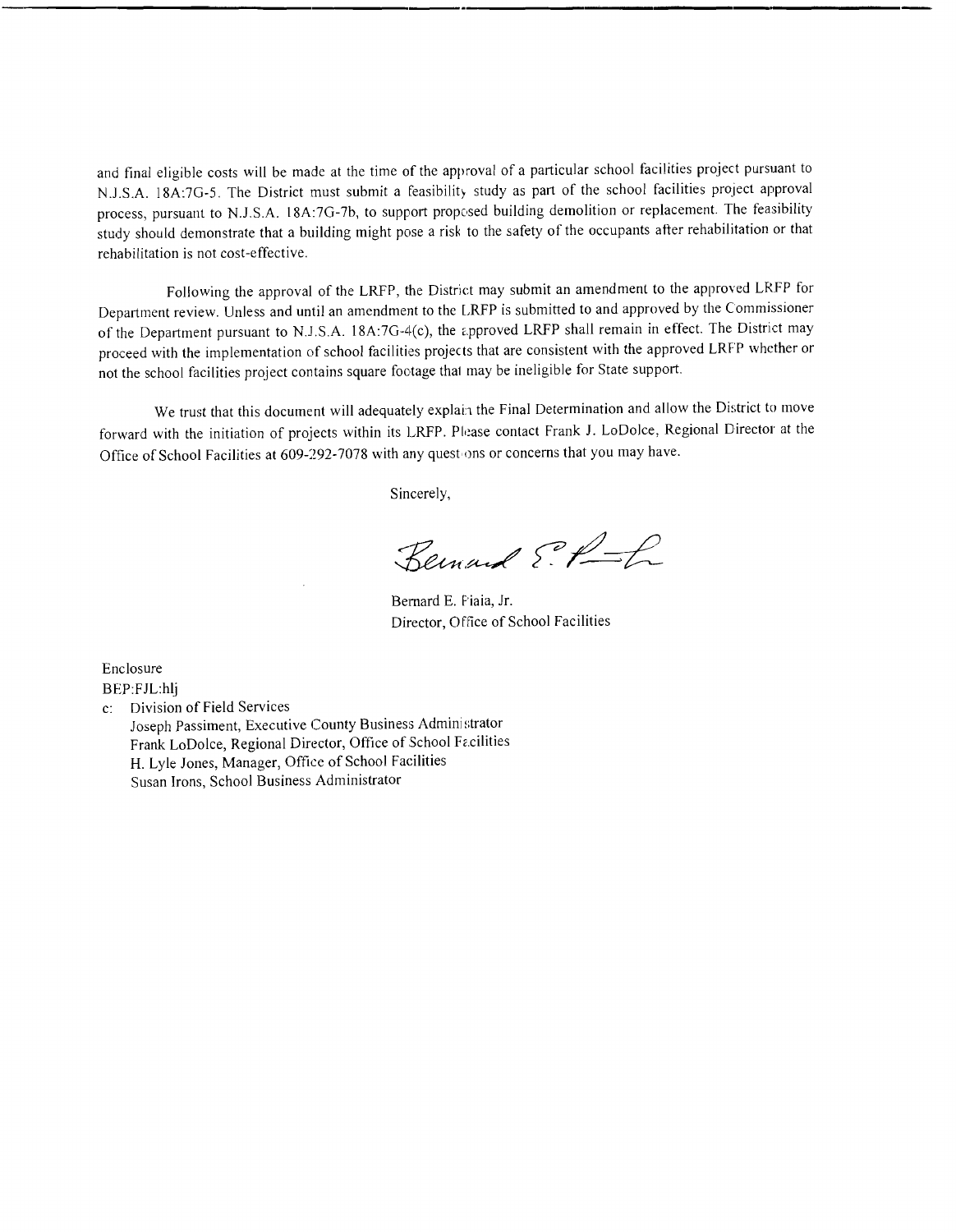# LONG-RANGE FACILITIES PLAN

# **Final Determination Summary**

Matawan-Aberdeen Regional School District

The Department of Education (Department) has completed its review of the Long-Range Facilities Plan (LRFP or Plan) submitted by the Matawan-Aberdeen Regional Sc hool District (District) pursuant to the Educational Facilities Construction and Financing Act, P.L. 2000, c.72 (N.J.S.A. 18A:7G-l *et seq.)* (Act), N.J.A.C. 6A:26-1 et seq. (Educational Facilities Code), and the Facilities Efficiency Standards (FES).

This is the Department's Final Determination Summary (Summary) of the LRFP. The Summary is based on the standards set forth in the Act, the Educational Facilities Cede, the FES, District entered data in the LRFP and Project Application and Tracking System (LRFP website), and C istrict supplied supporting documentation. The Summary consists of seven sections. The referenced reports in *;ralic* text are standard LRFP reports available on the Department's LRFP website.

# 1. Inventory Overview

The District provides services for students in grades PK3-12. The predominant existing school grade configuration is K-5. The predominant proposed scheol grade configuration is K-5. The District is classified as an Under 55 district for funding purposes.

The District identified existing and proposed schools, sites, buildings, playgrounds, playfields, and parking lots in its LRFP. The total number of existing and proposed district-owned or leased schools, sites, and buildings are listed in Table 1. A detailed description of each asset can be found in the LRFP website report titled *"Site Asset Inventory Report. "* 

|                                                      | Existing | Proposed |
|------------------------------------------------------|----------|----------|
| Sites:                                               |          |          |
| <b>Total Number of Sites</b>                         |          |          |
| Number of Sites with no Buildings                    |          |          |
| Number of Sites with no Instructional Buildings      |          |          |
| <b>Schools and Buildings:</b>                        |          |          |
| <b>Total Number of Schools</b>                       |          |          |
| Total Number of Instructional Buildings              |          |          |
| Total Number of Administrative and Utility Buildings |          |          |
| Total Number of Athletic Facilities                  |          |          |
| <b>Total Number of Parking Facilities</b>            |          |          |
| Total Number of Temporary Facilities                 |          |          |

#### Table 1: Inventory Summary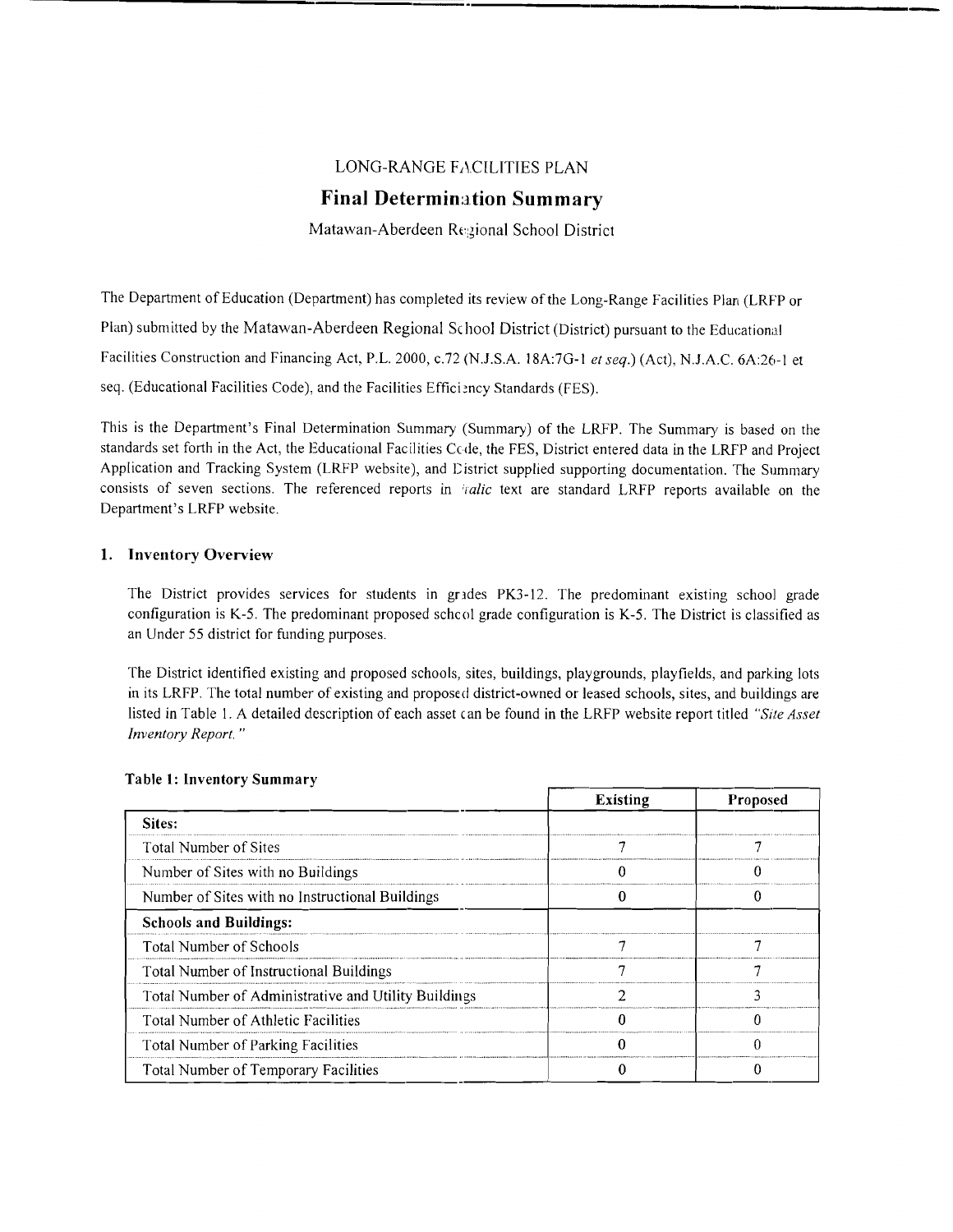As directed by the Department, incomplete school facilities projects that have project approval from the Department are represented as "existing" in the Plan. District schools with incomplete approved projects that include new construction or the reconfiguration of existing program space are as follows: n.a.

Major conclusions are as follows:

- $\blacksquare$ The District is proposing to maintain the exis ing number of District-owned or leased sites.
- $\bullet$ The District is proposing to maintain the existing number of District-owned or operated schools.
- The District is proposing to maintain the existing number of District-owned or leased instructional buildings. The District is proposing to maintain the existing number of District-owned or leased noninstructional buildings.

FINDINGS The Department has determined that the proposed inventory is adequate for review of the District's LRFP. However, the LRFP determination does not imply approval of an individual school facilities project listed within the LRFP. The District must sub nit individual project applications for project approval. If building demolition or replacement is proposed, the District must submit a feasibility study, pursuant to NJ.S.A. 18A:7G-7b, as part of the application for the specific school facilities project.

# 2. District Enrollments and School Grade Alignments

The District determined the number of students, or "proposed enrollments," to be accommodated in the LRFP on a district-wide basis and in each school. The Dispict's existing and proposed enrollments and the cohortsurvival projection provided by the Department on the LRFP website are listed in Table 2. Detailed information can be found in the LRFP website report titled "Enrollment Projection Detail." Existing and proposed school enrollments and grade alignments can be found in the report titled *"Enrollment and School Grade Alignment. "* 

|                             | <b>Actual Enrollments</b><br>2003 | <b>District Proposed</b><br><b>Enrollments</b> | <b>Department's LRFP</b><br><b>Website Projection</b> |  |
|-----------------------------|-----------------------------------|------------------------------------------------|-------------------------------------------------------|--|
| Grades K-12:                |                                   |                                                |                                                       |  |
| Grades K-5, including SCSE  | 1.715                             | .795                                           | .811                                                  |  |
| Grades 6-8, including SCSE  |                                   | 833                                            | 972                                                   |  |
| Grades 9-12, including SCSE | .062                              | .064                                           | -361                                                  |  |

#### Table 2: Enrollment Comparison

*"SCSE"* = *Self-Contained Special Education* 

Major conclusions are as follows:

- The District elected not to use the Department's LRFP website projection. Supporting documentation was submitted to the Department as required: o justify the proposed enrollments.
- $\blacksquare$  The District is planning for stable enrollmen s.
- The District is not an ECPA (Early Childhocd Program Aid) District.  $\blacksquare$

FINDINGS The Department has determined that the District's proposed enrollments are supportable for review of the District's LRFP. The Department will require a current enrollment projection at the time an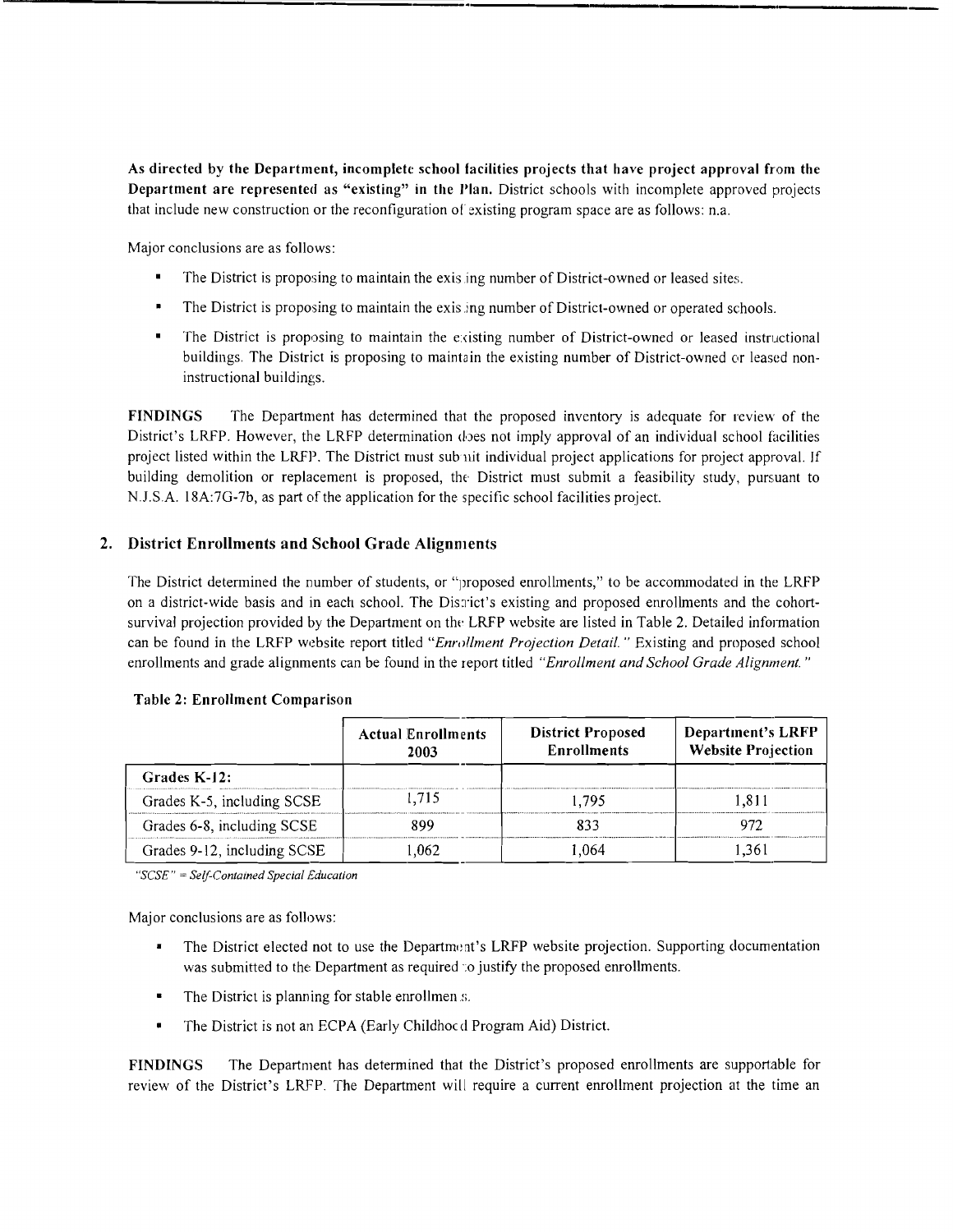application for a school facilities project is submitted incorporating the District's most recent Fall Enrollment Report in order to verify that the LRFP's planned capacity is appropriate for the updated enrollments.

# 3. FES and District Practices Capacity

The proposed room inventories for each school were analyzed to determine whether the LRFP provides adequate capacity for the proposed enrollments. Two :apacity calculation methods, called *"FES Capacity"* and "District Practices Capacity," were used to assess existing and proposed school capacity in accordance with the FES and District program delivery practices. A Ihird capacity calculation, called *"Functional Capacity, "*  determines Unhoused Students and potential State support for school facilities projects. Functional Capacity is analyzed in Section 5 of this Summary.

- *FES Capacity* only assigns capacity to pre-kindergarten *(if district-owned or operated)*, kindergarten, general, and self-contained special education classrooms. No other room types are considered to be capacity-generating. Class size is based 011 the FES and is prorated for classrooms that are sized smaller than FES classrooms. FES Capacity is most accurate for elementary schools, or schools with non-departmentalized programs, in which instruction is "homeroom" based. This capacity calculation may also be accurate for middle schools depending upon the program structure. However, this method usually significantly understates available high school capacity since specialized spaces that are typically provided in lieu of general classrooms are not included in the capacity calculations.
- *District Practices Capacity* allows the District to include specialized room types in the capacity calculations and adjust class size to reflect actual practices. This calculation is used to review capacity and enrollment coordination in middle and high schools.

A capacity utilization factor in accordance with the FES is included in both capacity calculations. A 90% capacity utilization rate is applied to classrooms serving grades K-8. An 85% capacity utilization rate is applied to classrooms serving grades 9-12. No capacity utilization factor is applied to preschool classrooms.

Table 3 provides a summary of existing and proposed district-wide capacities. Detailed information can be found in the LRFP website report titled "FES and District Practices Capacity."

|                                         | <b>Total FES Capacity</b> | <b>Total District Practices Capacity</b> |
|-----------------------------------------|---------------------------|------------------------------------------|
| $(A)$ Proposed Enrollments              | 3.744                     | 3.744                                    |
| $(B)$ Existing Capacity                 | 3.286                     | 3.568                                    |
| <i>Existing Capacity Status (B)-(A)</i> | $-459$                    | -176                                     |
| $(C)$ Proposed Capacity                 | 3.565                     | 3.688                                    |
| <i>Froposed Capacity Status (C)-(A)</i> | -170                      | -56                                      |

Table 3: FES and District Practices Capacity Summary

\* *Positive numbers signifY surplus capacity; negative tlil'llbers signifY inadequate capacity. Negative values for District Practices capacity are acceptable ijproposed enrollment:· do not exceed 100% capacity utilization.* 

Major conclusions are as follows:

- The District has appropriately coordinated proposed school capacities and enrollments in the LRFP.
- Adequate justification has been provided by the District if capacity for a school deviates from the proposed enrollments by more than 5%.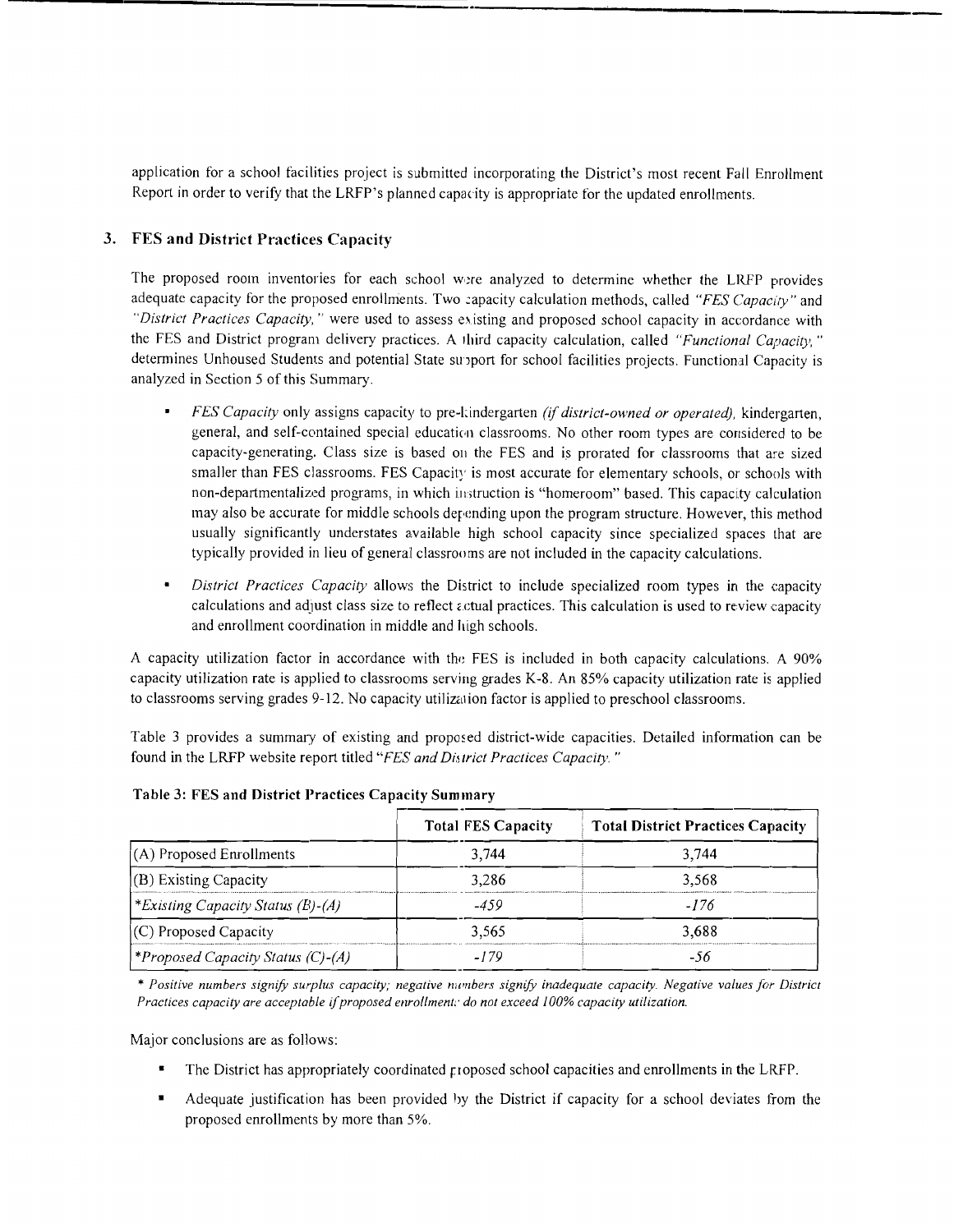**FINDINGS** The Department has detennined that the proposed District capacity, in accordance with the proposed enrollments, is adequate for review of the District's LRFP. The Department will require a current enrollment projection at the time an application for  $\kappa$  school facilities project is submitted, incorporating the District's most recent Fall Enrollment Report, in order to verify that the LRFP's planned capacity meets the District's updated enrollments.

# **4. Functional Capacity and Unhoused Students Prior to Proposed Work**

*Functional Capacity* was calculated and compared to the proposed enrollments to provide a preliminary estimate of Unhoused Students and new constructior funding eligibility. Functional Capacity is the adjusted gross square footage of a school building *(total gross square feet minus excluded space)* divided by the minimum area allowance per Full-time Equivalent student for the grade level contained therein. Unhoused Students is the number of students projected to be em oiled in the District that exceeds the Functional Capacity of the District's schools pursuant to NJ.A.C. 6A:26-2.2(c).

*'Excluded Square Feet''* in the LRFP Functional Capacity calculation includes (1) square footage exceeding the FES for any pre-kindergarten, kindergarten, general education, or self-contained special education classroom; (2) grossing factor square footage *(corridors, stairs, nechanical rooms, etc.)* that exceeds the FES allowance, and (3) square feet proposed to be demolished or discontinued from use. Excluded square feet may be revised during the review process for individual school facilities projects.

Table 4 provides a preliminary assessment of Functional Capacity, Unhoused Students, and Estimated Maximum Approved Area for the various grade gr:ups in accordance with the FES. Detailed information concerning the calculation and preliminary excluded square feet can be found in the LRFP website reports titled "Functional Capacity and Unhoused Students" and ",<sup>5</sup>unctional *Capacity Excluded Square Feet.*"

| <b>Table 4: Functional Capacity and Unhoused Students Prior to Proposed Work</b> |            |            |           |                |                          |  |
|----------------------------------------------------------------------------------|------------|------------|-----------|----------------|--------------------------|--|
|                                                                                  |            | B          |           |                |                          |  |
|                                                                                  |            | Estimated  |           | D              | $E = C \times D$         |  |
|                                                                                  | A          | Existing   | $C = A-B$ | Area           | <b>Estimated Maximum</b> |  |
|                                                                                  | Proposed   | Functiona. | Unhoused  | Allowance      | Approved Area for        |  |
|                                                                                  | Enrollment | Capacity   | Students  | (gsf/students) | <b>Unhoused Students</b> |  |
| *Elementary $(K-5)$                                                              | 1,762      | 1,984      | $\Omega$  | 125.00         | o                        |  |
| Middle $(6-8)$                                                                   | 833        | 917        | $\Omega$  | 134.00         | 0                        |  |
| High $(9-12)$                                                                    | 1,064      | 1,095      | $\Omega$  | 151.00         | $\Omega$                 |  |
| <b>District Totals</b>                                                           | 3,711      | 3,998      |           |                |                          |  |

*\*Since the District is not an ECPA district, general edu :ation preschool students are not included in the calculations. Special education preschool students, ifapplicable. are inc 'Ilded in the calculations/or grades PK-5.* 

Major conclusions are as follows:

The calculations for "Estimated Existing Functional Capacity" n.a. school facilities projects that have been approved by the Department but were not under construction or complete at the time of Plan submission.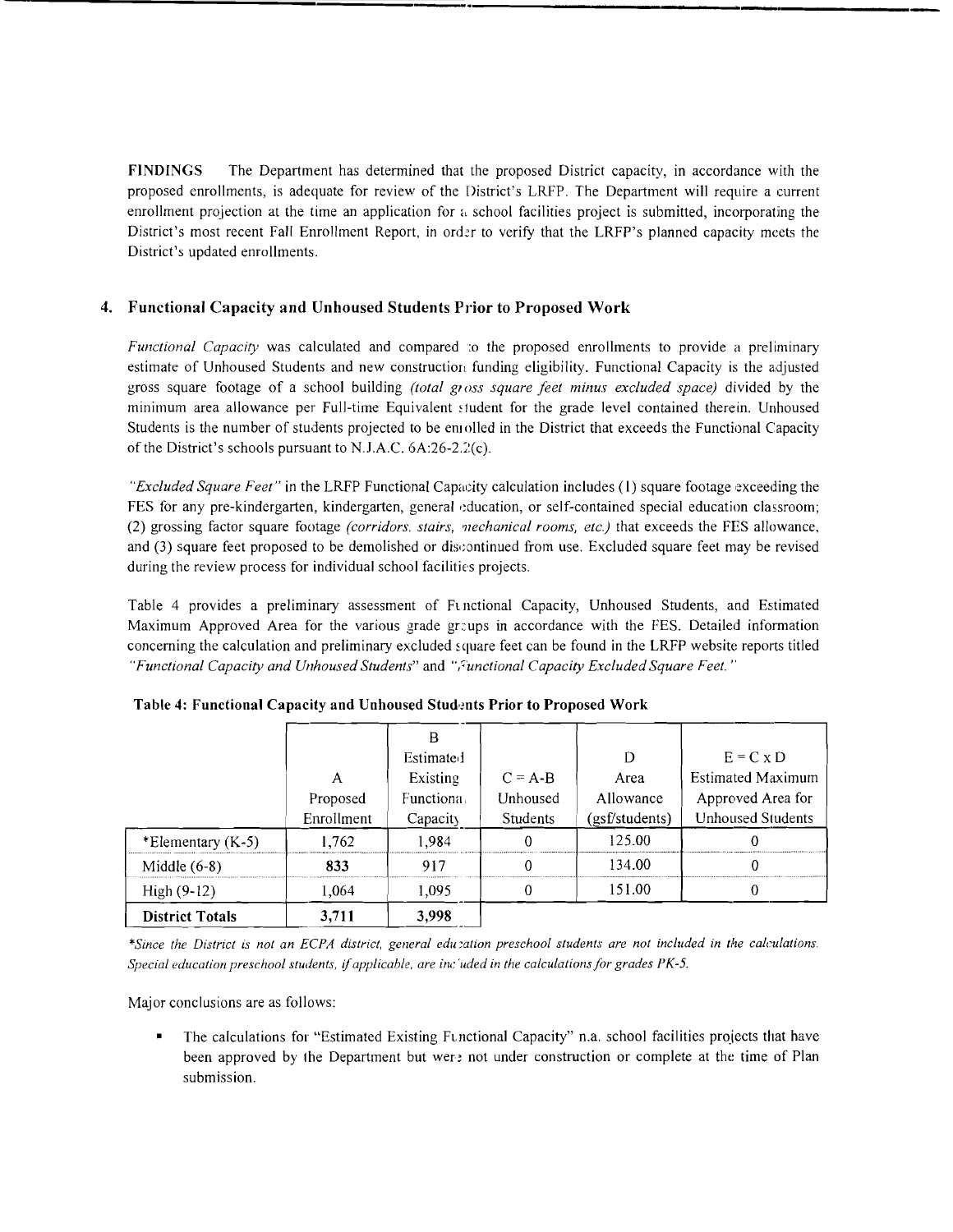- The District, based on the preliminary LRFF assessment, does not have Unhoused Students for the following FES grade groups: n/a.
- The District, based on the preliminary LRFP assessment, has Unhoused Students for the following FES grade groups: *nla*
- The District is not an ECPA District. Therefore, pre-kindergarten students are not included in the calculations.
- The District is not proposing to demolish or discontinue the use of existing District-owned instructional space. The Functional Capacity calculation excludes square feet proposed to be demolished or discontinued for the following FES grade groups:  $n/a$ .

FINDINGS Functional Capacity and Unhoused Students calculated in the LRFP are preliminary estimates. Justification for square footage in excess of rhe FES 2.nd the determination of additional excluded square feet, Preliminary Eligible Costs (PEC), and Final Eligible Costs (FEC) will be included in the review process for specific school facilities projects. A feasibility study undertaken by the District is required if building demolition or replacement is proposed per N.J.A.C.  $6A$ :  $26-2.3(b)(10)$ .

# 5. Proposed Work

The District was instructed to review the condition of its facilities and sites and to propose corrective *"system"*  and "inventory" actions in its LRFP. "System" actions upgrade existing conditions without changing spatial configuration or size. Examples of system actions include new windows, finishes, and mechanical systems. *"Inventory"* actions address space problems by removing, adding, or altering sites, schools, buildings and rooms. Examples of inventory actions include building additions, the reconfiguration of existing walls, or changing room use.

Table 5 summarizes the type of work proposed in the District's LRPP for instructional buildings. Detailed information can be found in the LRPP website reports titled *"Site Asset Inventory," "LRFP Systems Actions Summary," and "LRFP Inventory Actions Summary.'* 

| <b>Type of Work</b>                                            | Work Included in LRFP |  |  |
|----------------------------------------------------------------|-----------------------|--|--|
| <b>System Upgrades</b>                                         | ves                   |  |  |
| <b>Inventory Changes</b>                                       |                       |  |  |
| Room Reassignment or Reconfiguration                           | ves                   |  |  |
| <b>Building Addition</b>                                       | nດ                    |  |  |
| New Building                                                   | nc                    |  |  |
| Partial or Whole Building Demolition or Discontinuation of Use | nc                    |  |  |
| New Site                                                       |                       |  |  |

Table 5: Proposed Work for Instructional Buildings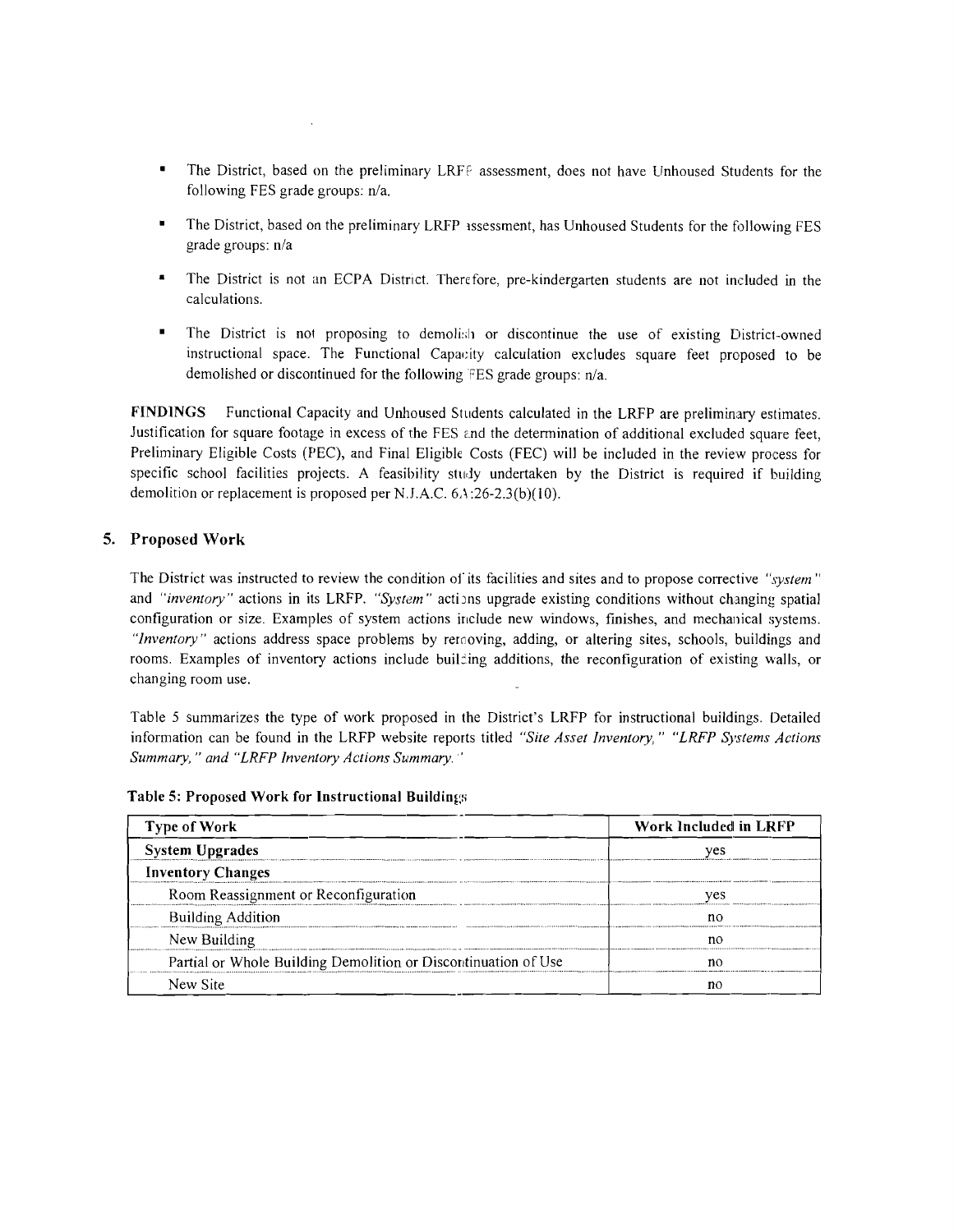Major conclusions are as follows:

- The District has proposed system upgrades ir one or more instructional buildings.
- The District has not proposed inventory changes,  $n/a$ , in one or more instructional buildings.
- The District has not proposed new construction in lieu of rehabilitation in one or more instructional buildings.

Please note that costs represented in the LRFP are fer capital planning purposes only. Estimated costs are not intended to represent preliminary eligible costs or final eligible costs of approved school facilities projects.

The Act (N.J.S.A. 18A:7G-7b) provides that all scl-ool facilities shall be deemed suitable for rehabilitation unless a pre-construction evaluation undertaken  $b<sub>y</sub>$  the District demonstrates to the satisfaction of the Commissioner that the structure might pose a risk to the safety of the occupants even after rehabilitation or that rehabilitation is not cost-effective. Pursuant to N.J.A.C.  $6A:26-2.3(b)(10)$ , the Commissioner may identify school facilities for which new construction is proposed in lieu of rehabilitation for which it appears from the information presented that new construction is justified, provided, however, that for such school facilities so identified, the District must submit a feasibility study as part of the application for the specific school facilities project. The cost of each proposed building replacement is compared to the cost of additions or rehabilitation required to eliminate health and safety deficiencies and to achieve the District's programmatic model.

Facilities used for non-instructional or non-educational purposes are ineligible for State support under the Act. However, projects for such facilities shall be reviewed by the Department to detennine whether they are consistent with the District's LRFP and whether the facility, if it is to house students (full or part time) conforms to educational adequacy requirements. These projects shall conform to all applicable statutes and regulations.

**FINDINGS** The Department has determined that the proposed work is adequate for review of the District's LRFP. However, Department approval of proposed work in the LRFP does not imply that the District may proceed with a school facilities project. The District must submit individual project applications with cost estimates for Department project approval. Both scnool facilities project approval and other capital project review require consistency with the District's approved LRFP.

#### **6. Functional Capacity and Unhoused Students After Completion** of Proposed **Work**

The *Functional Capacity* of the District's schools *after* completion of the scope of work proposed in the LRFP was calculated to highlight any remaining Unhoused Students.

Table 6 provides a preliminary assessment of Unhoused Students and Estimated Remaining Maximum Area after completion of new construction proposed in the LRFP, if applicable. Detailed infonnation concerning the calculation can be found in the website report titled ".<sup>*r*</sup>unctional Capacity and Unhoused Students"